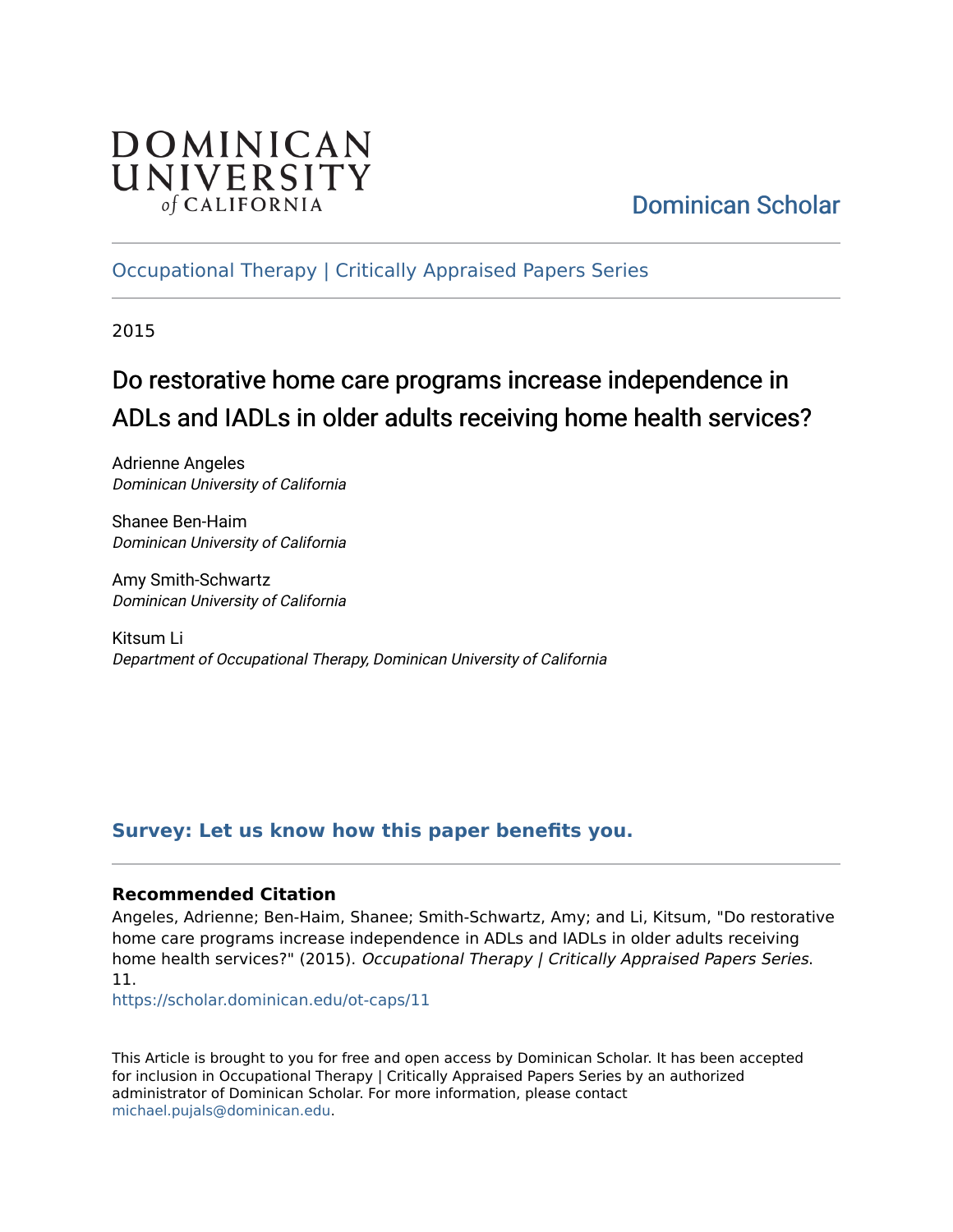# **AOTA Critically Appraised Papers Series**

# **Evidence Exchange**



\*A product of the American Occupational Therapy Association's Evidence-Based Literature Review Project

### **CRITICALLY APPRAISED PAPER (CAP)**

**Lewin, G., San Miguel, K. D., Knuiman, M., Alan, J., Boldy, D., Hendrie, D., & Vandermeulen, S. (2013). A randomized control trial of the Home Independence Program, an Australian restorative home-care programme for older adults.** *Health and Social Care in the Community, 21***(1), 69–78.<http://dx.doi.org/10.1111/j.1365-2524.2012.01088.x>**

### **CLINICAL BOTTOM LINE:**

There has been a worldwide shift from viewing aging as a dependent stage of life to one that increasingly encourages independence and a more active lifestyle for older adults. In Australia, where this study was conducted, restorative care that embraces active aging was not yet considered an essential component of home health care on the national level. However, restorative home care has been gaining more recognition as increasing importance is placed on independence and self-management in older adults.

The researchers of this study explored whether older adults' participation in restorative home care programs reduced the need for ongoing personal care. Participants were randomized into either a Home Independence Program (HIP) or basic home care services. The HIP consisted of three visits per week for 12 weeks or until goals were met, whichever occurred first. The program focused on optimizing functioning, preventing or delaying further functional decline, promoting healthy aging, and encouraging self-management of chronic diseases. The control group of basic home care services consisted of three personal care visits a week to assist with bathing/showering and house cleaning. By analyzing routinely collected service data from each group, outcomes were compared to see whether participants continued to need ongoing service after 3 months, and again after 12 months. Results showed that the HIP significantly decreased the odds of needing ongoing service at both 3 months and 12 months.

A subgroup also was examined on functional status and quality of life measures to determine any changes in activities of daily living (ADL) and instrumental activities of daily living (IADL) independence. No differences were found before or after the intervention with the exception of an increased dependency in IADLs in the control group. However, at both 3 and 12 months, when these measures were broken down into specific activities and analyzed, findings showed that a significantly smaller portion of the HIP group needed assistance with bathing/showering, which was the most common reason for referral.

This study contributes to the body of evidence supporting the use of restorative home care programs to decrease the need for ongoing care and increase independence in older adults.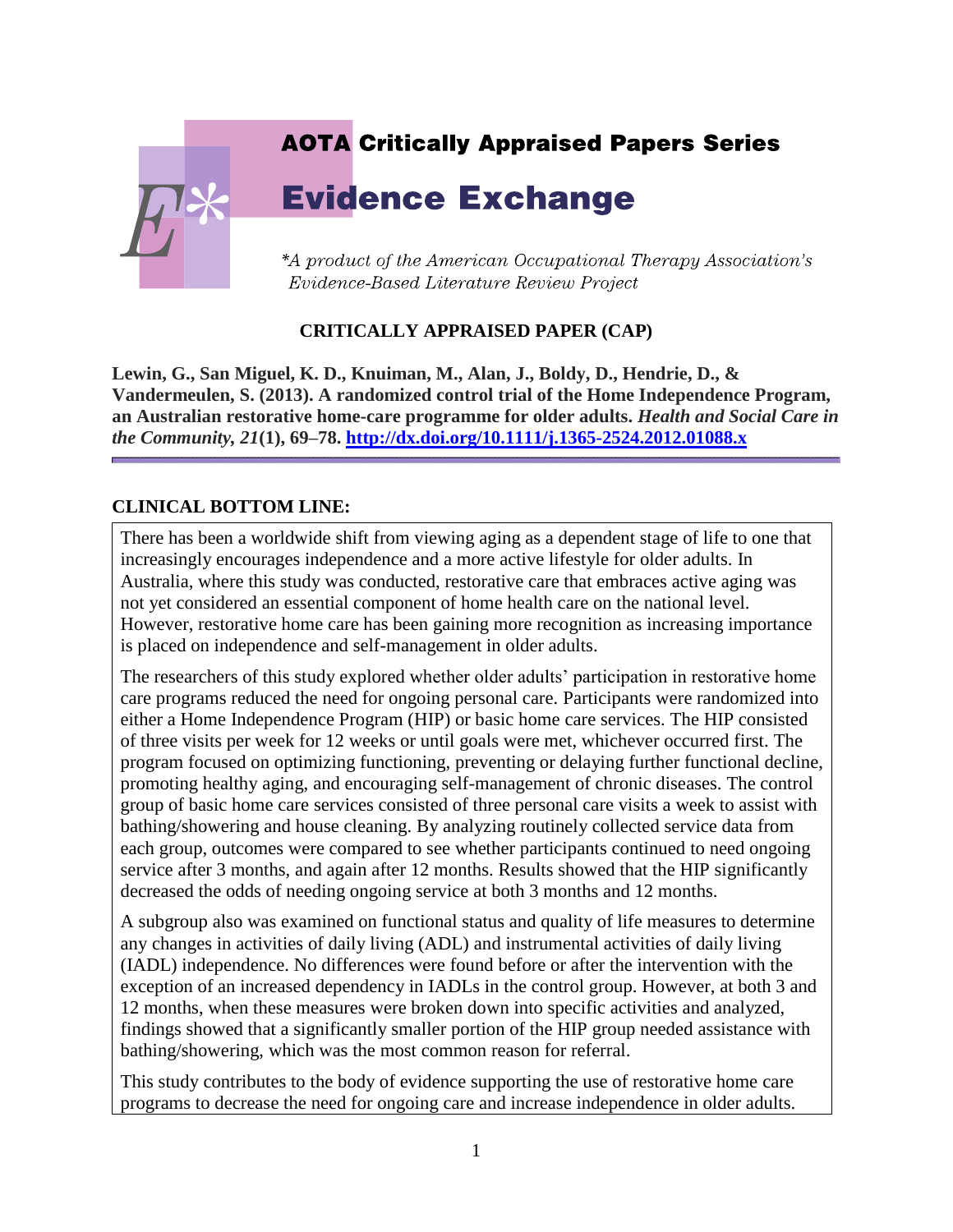Implications suggest that adoption of a new paradigm shift in home care could decrease the current demand for ongoing home care services and help older adults live independently longer.

### **RESEARCH OBJECTIVE(S)**

List study objectives.

Examine the effectiveness of the Home Independence Program (HIP), a short-term, restorative home care program for older adults, in decreasing the need for ongoing home care services.

#### **DESIGN TYPE AND LEVEL OF EVIDENCE:**

Level I: Randomized controlled trial

#### **SAMPLE SELECTION**

How were subjects recruited and selected to participate? Please describe.

Study participants included older persons living in Perth, Australia who were referred for home care services, and who were eligible to receive Home and Community Care (HACC) funded home care program.

#### **Inclusion Criteria**

- Eligibility for the HACC program was determined through the need for assistance in one or more tasks of daily living due to a continuing disability, excluding persons needing acute or post-acute care.
- The inclusion criteria for the study included older adults aged 65 years and older, given a referral for personal care, and able to communicate in English.

#### **Exclusion Criteria**

• The exclusion criteria included older adults diagnosed with dementia or diagnosis of other progressive neurological disorders and older adults receiving palliative care.

### **SAMPLE CHARACTERISTICS**

| $N = (Number of participants taking part in the)$<br>study) |                               |                                                                             | 750             |  |             |
|-------------------------------------------------------------|-------------------------------|-----------------------------------------------------------------------------|-----------------|--|-------------|
|                                                             | #/ $(%)$ Male   245 $(32.7%)$ |                                                                             | $\#$ (%) Female |  | 505 (67.3%) |
| Ethnicity                                                   | <b>NR</b>                     |                                                                             |                 |  |             |
| Disease/disability diagnosis                                |                               | Older adults who require assistance in one or<br>more tasks of daily living |                 |  |             |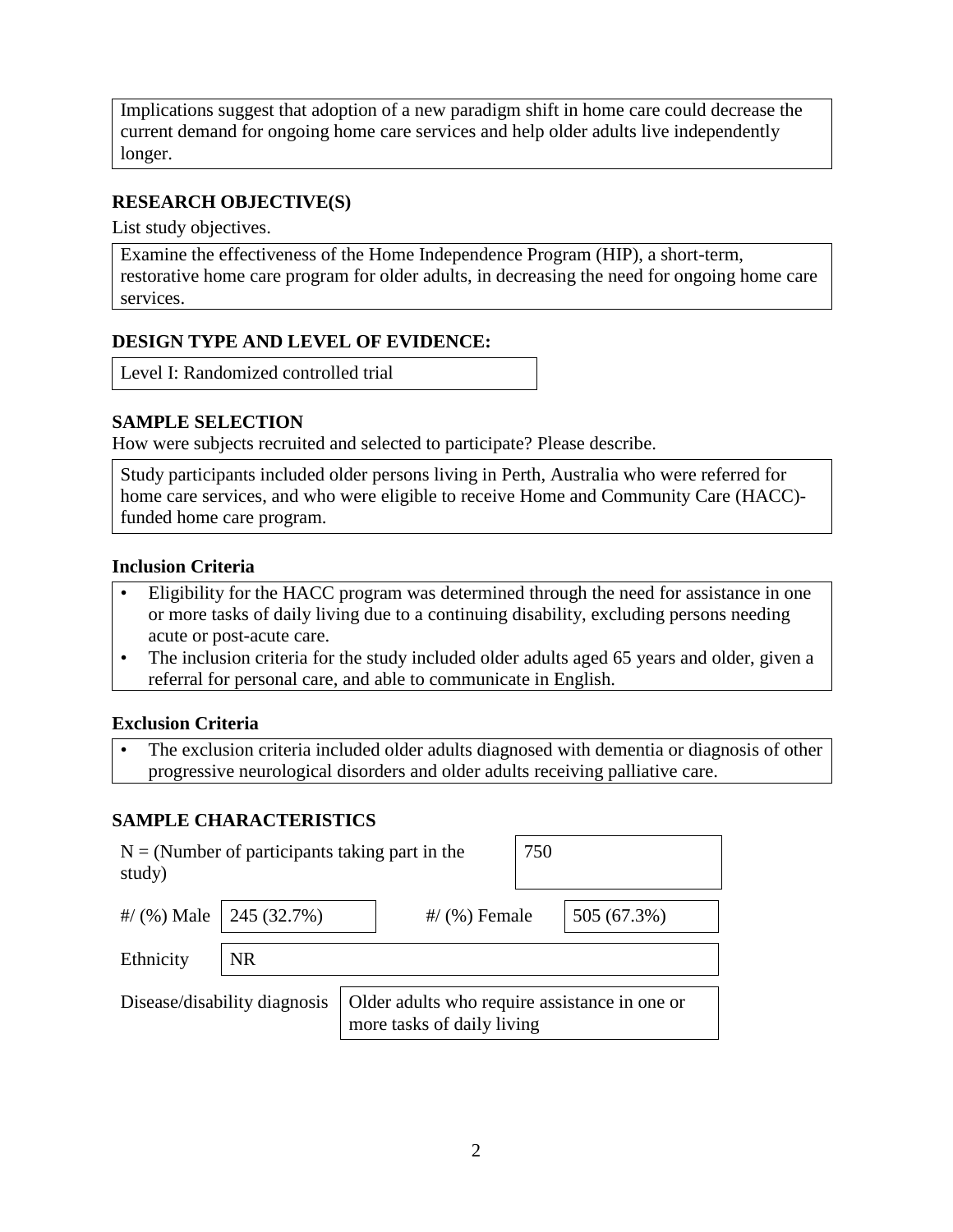## **INTERVENTION(S) AND CONTROL GROUPS**

*Add groups if necessary*

## **Group 1:**

| Brief description of<br>the intervention     | The goal of the HIP was to optimize participant's functioning, delay<br>or prevent further functional decline, encourage healthy aging, and<br>support self-management of chronic diseases.<br>The focus of these services and types of intervention were specific to<br>each older adult in his or her home. They included:<br>The promotion of active engagement in a range of daily<br>activities using task analysis and redesign, work<br>simplification, and assistive technology where appropriate<br>Strength, balance, and endurance programs for improving or<br>$\bullet$<br>maintaining mobility<br>Chronic disease self-management<br>$\bullet$<br>Fall prevention strategies<br>$\bullet$<br>Medication, continence, and nutrition management<br>$\bullet$<br>Improvement or maintenance of skin integrity.<br>$\bullet$ |  |
|----------------------------------------------|----------------------------------------------------------------------------------------------------------------------------------------------------------------------------------------------------------------------------------------------------------------------------------------------------------------------------------------------------------------------------------------------------------------------------------------------------------------------------------------------------------------------------------------------------------------------------------------------------------------------------------------------------------------------------------------------------------------------------------------------------------------------------------------------------------------------------------------|--|
| How many<br>participants in the<br>group?    | 310                                                                                                                                                                                                                                                                                                                                                                                                                                                                                                                                                                                                                                                                                                                                                                                                                                    |  |
| Where did the<br>intervention take<br>place? | Treatment was delivered in each participant's home                                                                                                                                                                                                                                                                                                                                                                                                                                                                                                                                                                                                                                                                                                                                                                                     |  |
| Who Delivered?                               | Personnel delivered the HIP intervention in each participant's home<br>through Silver Chain, a large health and home care provider in<br>Western Australia that provides a wide range of nursing and home-<br>care services.                                                                                                                                                                                                                                                                                                                                                                                                                                                                                                                                                                                                           |  |
| How often?                                   | Three visits per week                                                                                                                                                                                                                                                                                                                                                                                                                                                                                                                                                                                                                                                                                                                                                                                                                  |  |
| For how long?                                | Participation in the HIP lasted until individual goals were met or for<br>up to 12 weeks, whichever occurred first. If participants in the HIP<br>needed continued assistance from home care services at the end of<br>the participation period (12 weeks), this was arranged. The study<br>spanned 12 months.                                                                                                                                                                                                                                                                                                                                                                                                                                                                                                                         |  |

# **Group 2:**

| Brief description of<br>the intervention | Group 2 participants were randomly assigned to the standard Home<br>and Community Care (HACC) program, which is the home care<br>program all participants were originally referred to through Silver<br>Chain. No alterations were made to the standard HACC program<br>home care services for this control group. |
|------------------------------------------|--------------------------------------------------------------------------------------------------------------------------------------------------------------------------------------------------------------------------------------------------------------------------------------------------------------------|
|                                          | Once eligibility was met and participants were assigned to the<br>HACC group, a HACC care coordinator visited each participant's<br>home to assess individualized needs, complete a plan of care, and                                                                                                              |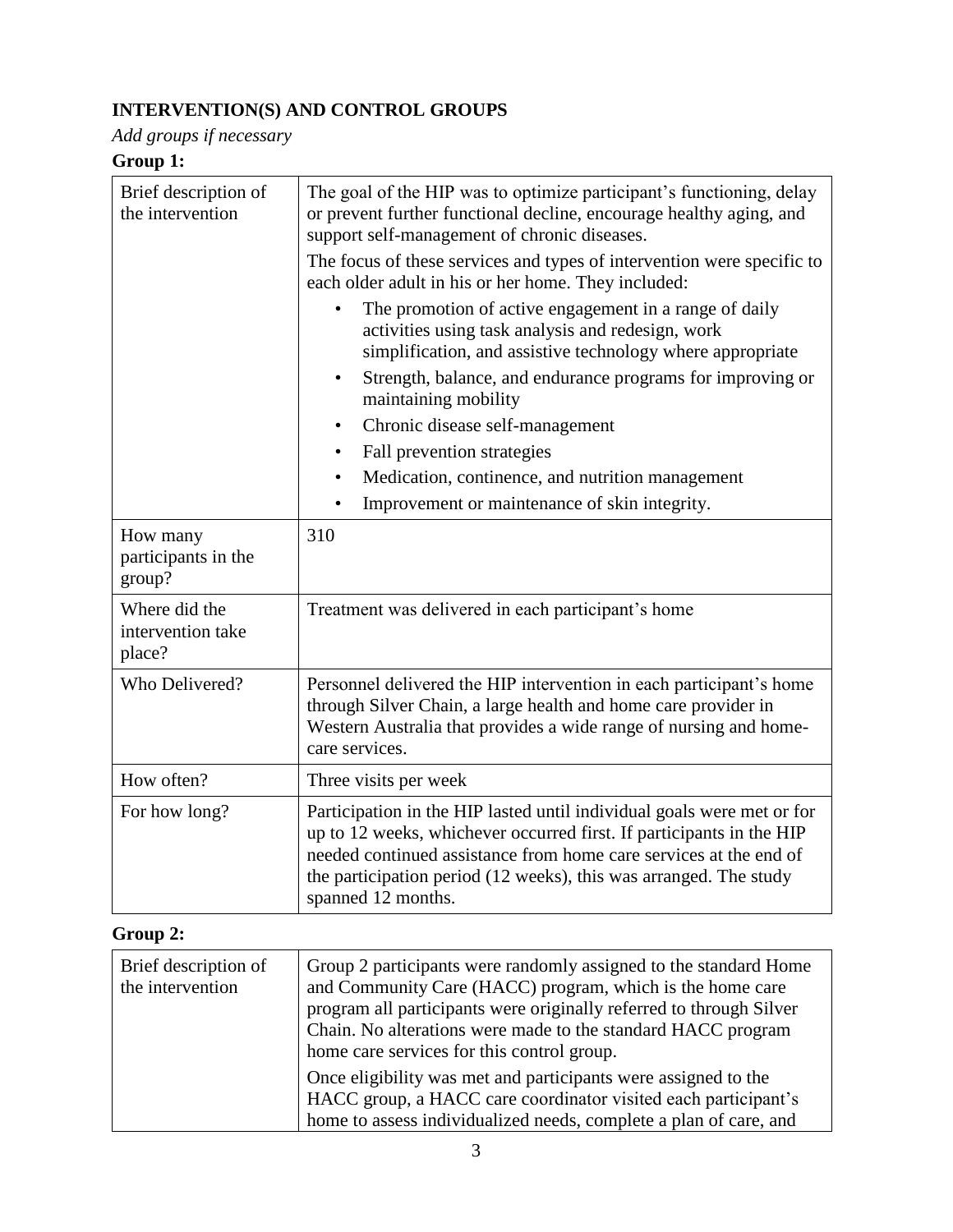|                                              | establish the beginning of direct care.                                                                                                                                                                                      |
|----------------------------------------------|------------------------------------------------------------------------------------------------------------------------------------------------------------------------------------------------------------------------------|
|                                              | The most common care plans included providing assistance with<br>bathing/showering and house cleaning.                                                                                                                       |
| How many<br>participants in the<br>group?    | 395                                                                                                                                                                                                                          |
| Where did the<br>intervention take<br>place? | Treatment was delivered in each participant's home.                                                                                                                                                                          |
| Who Delivered?                               | Personnel delivered the HACC intervention in each participant's<br>home through Silver Chain, a large health and home care provider in<br>Western Australia that provides a wide range of nursing and home<br>care services. |
| How often?                                   | 3 hours of personal care per week                                                                                                                                                                                            |
| For how long?                                | Length of the HACC program was not reported. However,<br>participation in standard home-care services continues for as long as<br>the individual needs the services. The study spanned 12 months.                            |

## Intervention Biases: *Check yes, no, or NR and explain, if needed.*

### Contamination:

| YES <sub>[X]</sub> | <i>Comment:</i> The key components of HIP may have been inadvertently      |
|--------------------|----------------------------------------------------------------------------|
| NO.                | incorporated into the control group, as HIP's aim of independence and "re- |
| NR                 | ablement" has been incorporated into Silver Chain's mission over the       |
|                    | previous few years. As a result of this, home care personnel may have      |
|                    | encouraged their clients to perform tasks more independently and therefore |
|                    | improved their client's functional independence even though a formal       |
|                    | referral for HIP services might not have been given. However, if           |
|                    | participants who were randomized to receive the HIP program were not       |
|                    | participating in the program for any reason, they were reassigned to the   |
|                    | traditional HACC home care services.                                       |
|                    |                                                                            |

### Co-intervention:

| YES $\Box$ | <i>Comment:</i> Participants receiving palliative care were excluded from taking |
|------------|----------------------------------------------------------------------------------|
| NO X       | part in this study. However, it is unknown if the participants were receiving    |
| $NR$       | other intervention such as medication changes at the time of this study,         |
|            | which could affect the results.                                                  |

# Timing:

| YES $\Box$ | <i>Comment:</i> Treatment was delivered until the participant met his or her |
|------------|------------------------------------------------------------------------------|
| NO.<br>⊠   | individualized goals or for up to 12 weeks for the intervention group.       |
| NR.        | Collection and analysis of data for ongoing care needed at 3- and 12-month   |
|            | intervals provided sufficient time to determine if the HIP program was more  |
|            | likely to increase service outcomes than the usual HACC program.             |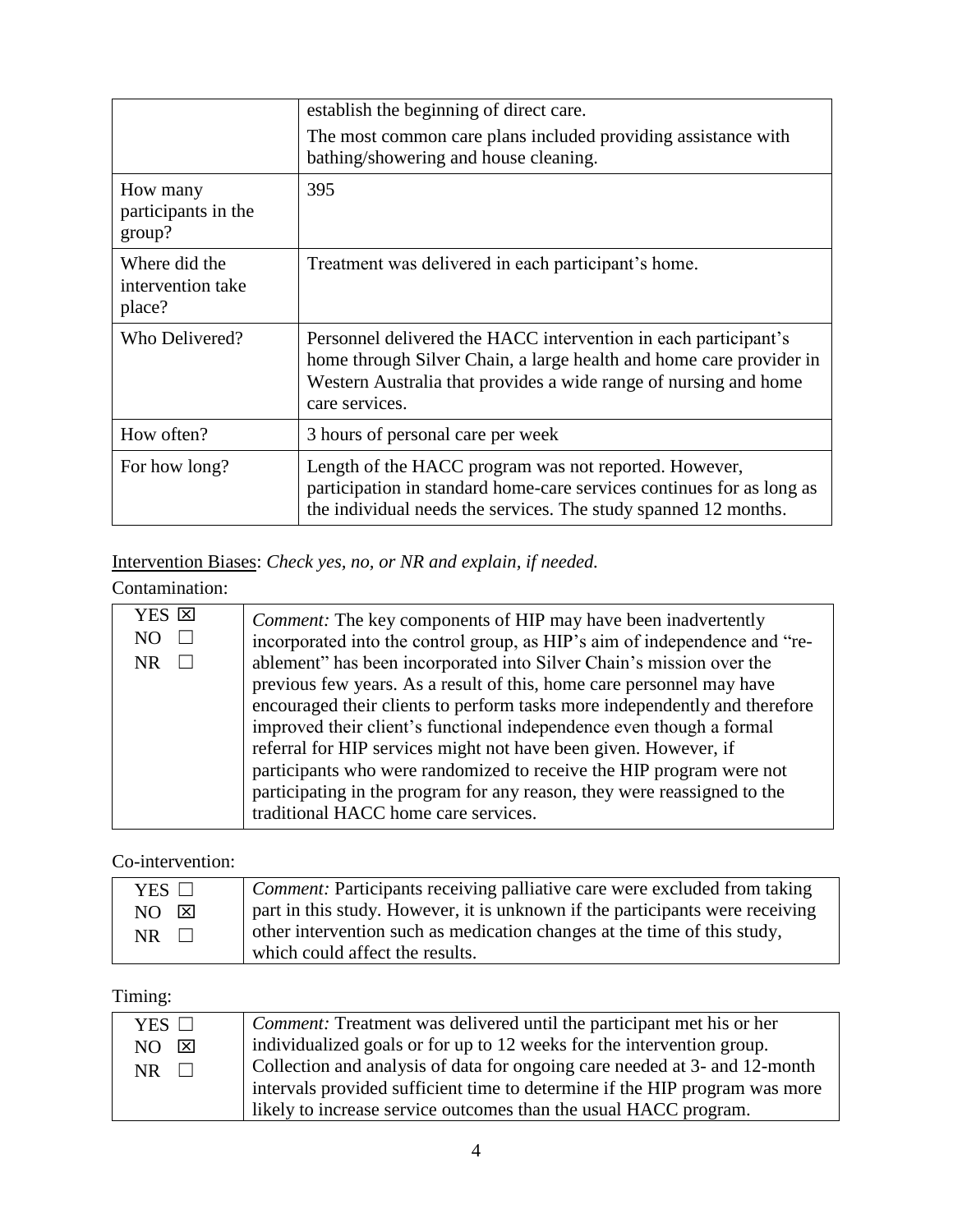Site:

| YES <b>E</b> | <i>Comment:</i> Treatment was delivered in each participant's home, which    |
|--------------|------------------------------------------------------------------------------|
|              |                                                                              |
| $NO$ $\Box$  | remained consistent in both groups throughout the entire study. However, the |
| NR 1         | differences in home environment among all participants (i.e., the physical   |
|              | environment in the home such as physical spacing, lighting, accessibility in |
|              | the bathroom) could have a possible effect on the participants' ability to   |
|              | optimize functioning in that setting.                                        |

Use of different therapists to provide intervention:

| YES | <i>Comment:</i> This information was not reported |
|-----|---------------------------------------------------|
|     |                                                   |
| Ι×  |                                                   |

### **MEASURES AND OUTCOMES**

Complete for each measure relevant to occupational therapy:

Measure 1:

| Name/type of     | <b>Service Data Collection</b> |                                         |                                                                           |  |
|------------------|--------------------------------|-----------------------------------------|---------------------------------------------------------------------------|--|
| measure used:    |                                |                                         |                                                                           |  |
| What outcome was |                                |                                         | To determine if the individual was receiving ongoing, continued care      |  |
| measured?        |                                | services, which was the primary outcome |                                                                           |  |
| Is the measure   | YES $\Box$                     | $NO$ $\Box$                             | $NR \boxtimes$                                                            |  |
| reliable?        |                                |                                         |                                                                           |  |
| Is the measure   | YES $\Box$                     | $NO$ $\square$                          | $NR$ $\Sigma$                                                             |  |
| valid?           |                                |                                         |                                                                           |  |
| When is the      |                                |                                         | The measure was given at 2 intervals: at 3 months and 12 months after the |  |
| measure used?    | start of the program           |                                         |                                                                           |  |

Measure 2:

| Name/type of<br>measure used: | The Primary Assessment Form: A tool used and developed for use by<br>community care providers in Western Australia                                                  |            |               |
|-------------------------------|---------------------------------------------------------------------------------------------------------------------------------------------------------------------|------------|---------------|
| What outcome was<br>measured? | Measures ADLs and IADLs scales based on the Modified Barthel Index<br>and the Lawton and Brody Scale. Higher score indicates more assistance<br>in ADL and/or IADL. |            |               |
| Is the measure<br>reliable?   | YES $\Box$                                                                                                                                                          | $NO \perp$ | $NR$ $\Sigma$ |
| Is the measure<br>valid?      | YES $\Box$                                                                                                                                                          | $NO \Box$  | $NR$ $\Sigma$ |
| When is the<br>measure used?  | The measure was given at 3 intervals: at the initial delivery of services<br>and at 3 and 12 months following the start of the program.                             |            |               |

### Measurement Biases

Were the evaluators blind to treatment status? *Check yes, no, or NR, and if no, explain*.

| YES <b>E</b> | <i>Comment:</i> The research assistants, who were blinded to the study, conducted |
|--------------|-----------------------------------------------------------------------------------|
|              | interviews to collect data during the study. During the interview, participants   |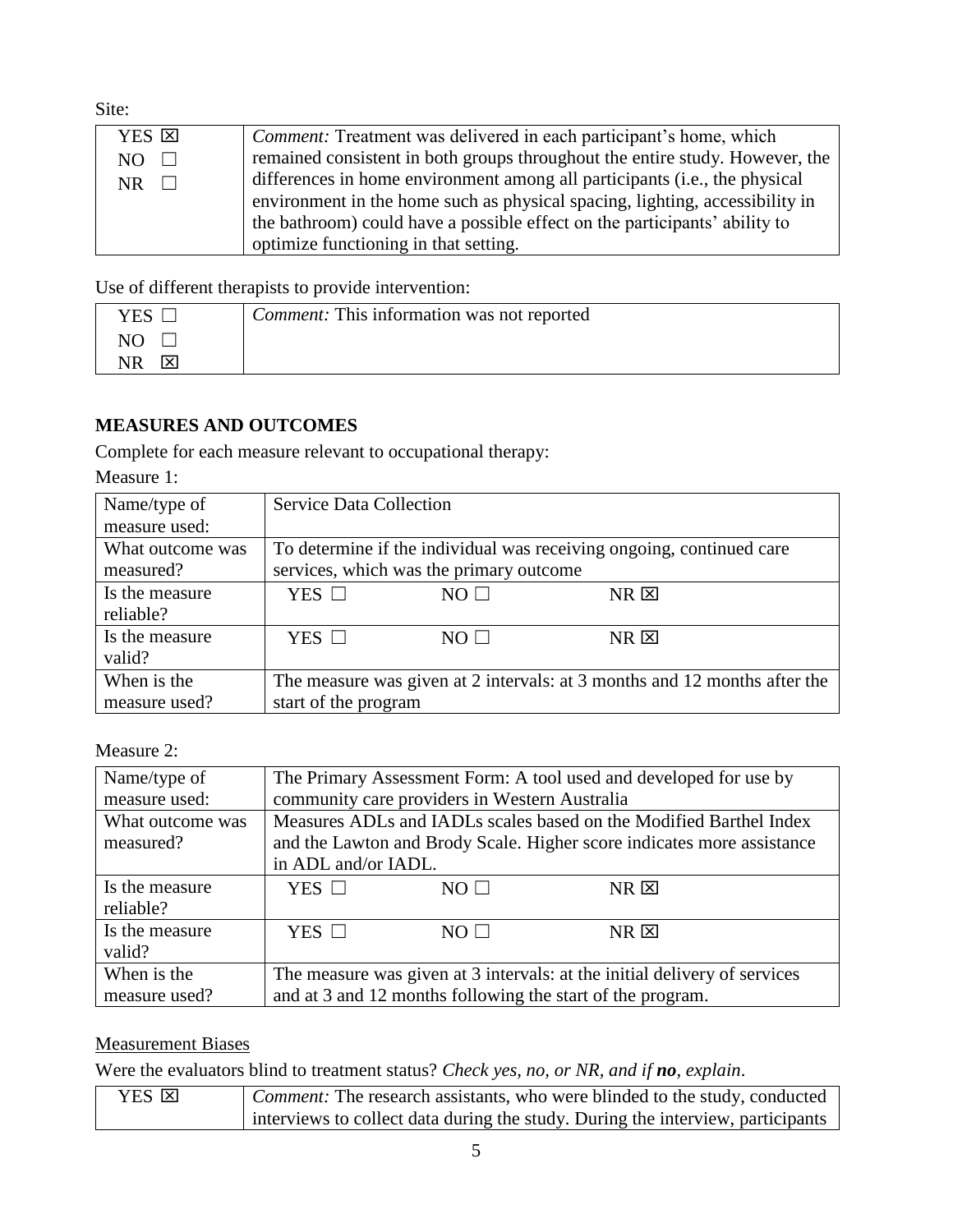| NO 1      | often would talk about the type of assistance they were receiving from the |
|-----------|----------------------------------------------------------------------------|
| <b>NR</b> | home care company, inadvertently alerting the research assistant of their  |
|           | group assignments                                                          |

Recall or memory bias. *Check yes, no, or NR, and if yes, explain*.

| <b>YES</b><br>ىسا                         | $\sim$<br>Comment: |
|-------------------------------------------|--------------------|
| $\mathbf{\overline{X}}$<br>N <sub>O</sub> |                    |
| NR.                                       |                    |

Others (list and explain):

The Customer Centre Operators manipulated the randomization process. Despite efforts to minimize this problem, during a debriefing session some staff members assigned participants to either the intervention group or the control group based on who they thought would "benefit" the most from each group. For example, some clients that lived alone were assigned to the intervention group so that they could remain as "independent as possible."

### **RESULTS**

List key findings based on study objectives

Include statistical significance where appropriate  $(p < 0.05)$ Include effect size if reported

### **Intention to Treat Outcomes**

### **(HIP vs. HACC at 3 months and 12 months** *p* **value < .001)**

**HIP was found to substantially and significantly decrease the need for ongoing services at both 3 months and 12 months.**

HACC Group:

Ongoing care needed: 238 (63.5%) at 3 months; 151 (40.3%) at 12 months No care needed: 63 (16.8%) at 3 months; 75 (20.3%) at 12 months

### HIP Group:

Ongoing care needed: 103 (27.5%) at 3 months; 67 (17.9%) at 12 months No care needed: 166 (44.3%) at 3 months; 177 (47.2%) at 12 months

### **Functional and Quality of Life Outcomes**

**The HACC group was found to have a significant decrease in IADL independence between baseline and 12 months**  $(p = .016)$ 

### HACC Group:

IADL independence: 39% initially; 44% at 3 months; 41% at 12 months ADL independence: 74% initially; 79% at 3 months; 77% at 12 months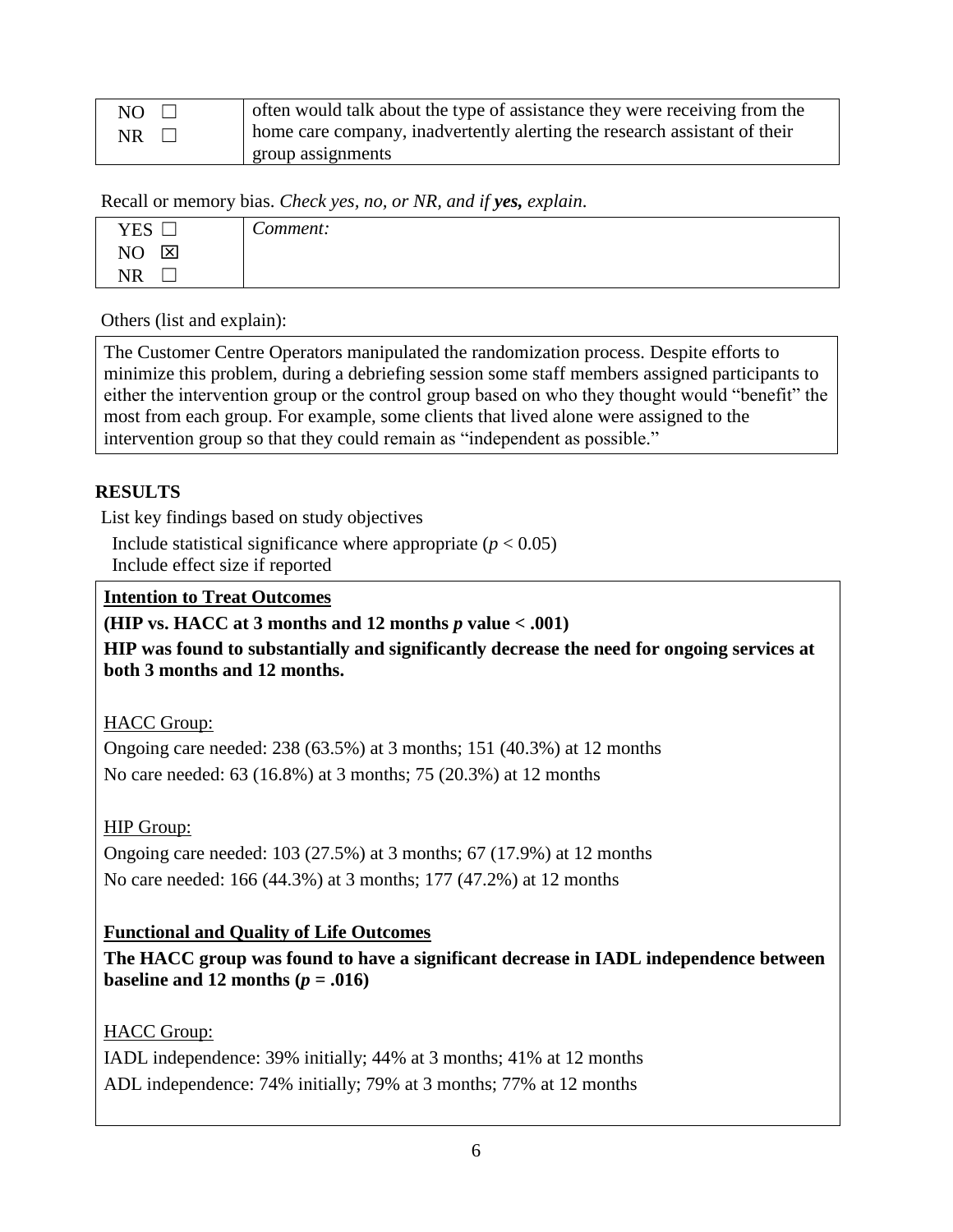HIP Group:

IADL independence: 40.12% initially; 49% at 3 months; 48% at 12 months ADL independence: 82% initially; 86% at 3 months; 84% at 12 months

### **Further analysis of individual functional items showed a significant increase in independence of the HIP group in showering between baseline and 12 months**  $(p < .001)$ **.**

HACC Group:

Showering independence: 30% initially; 41% at 3 months; 43% at 12 months

HIP Group:

Showering independence: 49% initially; 69% at 3 months; 67% at 12 months

Was this study adequately powered (large enough to show a difference)? *Check yes, no, or NR, and if no, explain*.

| YES <b>E</b> | <i>Comment:</i> The researchers used chi-square tests and <i>t</i> tests to determine if |
|--------------|------------------------------------------------------------------------------------------|
| NO.          | the study was adequately powered. Their sample size of 375 in the main                   |
| <b>NR</b>    | RCT groups was sufficient enough to detect a difference of 12% in service                |
|              | outcomes, with a 90% power and a 5% level of significance. In the                        |
|              | subgroups, a sample size of 150 was sufficient to detect a 0.4 standard                  |
|              | deviation in the functional measures, with a 90% power and a 5% level of                 |
|              | significance.                                                                            |

Were appropriate analytic methods used? *Check yes, no, or NR, and if no, explain*.

| YES <b>E</b>   | <i>Comment:</i> The researchers used intention-to-treat (ITT) and as-treated |
|----------------|------------------------------------------------------------------------------|
| NO -<br>$\Box$ | analysis to analyze the effectiveness of the intervention. ITT analyzes the  |
| NR.            | data without any of the factors that could dilute the effectiveness of the   |
|                | intervention. As-treated analysis analyzes the data from the experiment.     |
|                | Descriptive statistics were used to analyze demographic data.                |

Were statistics appropriately reported (in written or table format)? *Check yes, no, or NR, and if no, explain*.

| $T/T$ $\alpha$                | $\overline{\phantom{0}}$ |
|-------------------------------|--------------------------|
| ⊶                             | <b>3344344</b>           |
| ⌒                             | $-21$                    |
| $\overline{\phantom{a}}$      | ,,                       |
| * <del>*</del>                | .                        |
|                               | .                        |
| $\sim$ $\sim$<br>'N<br>-<br>- |                          |

Was the percent/number of subjects/participants who dropped out of the study reported?

| YES 1×1 |  |
|---------|--|
| NO.     |  |

Limitations:

What are the overall study limitations?

There were three limitations to the study. The first limitation was that there was contamination of the intervention. In the previous years, Silver Chain's mission had started to shift focus to